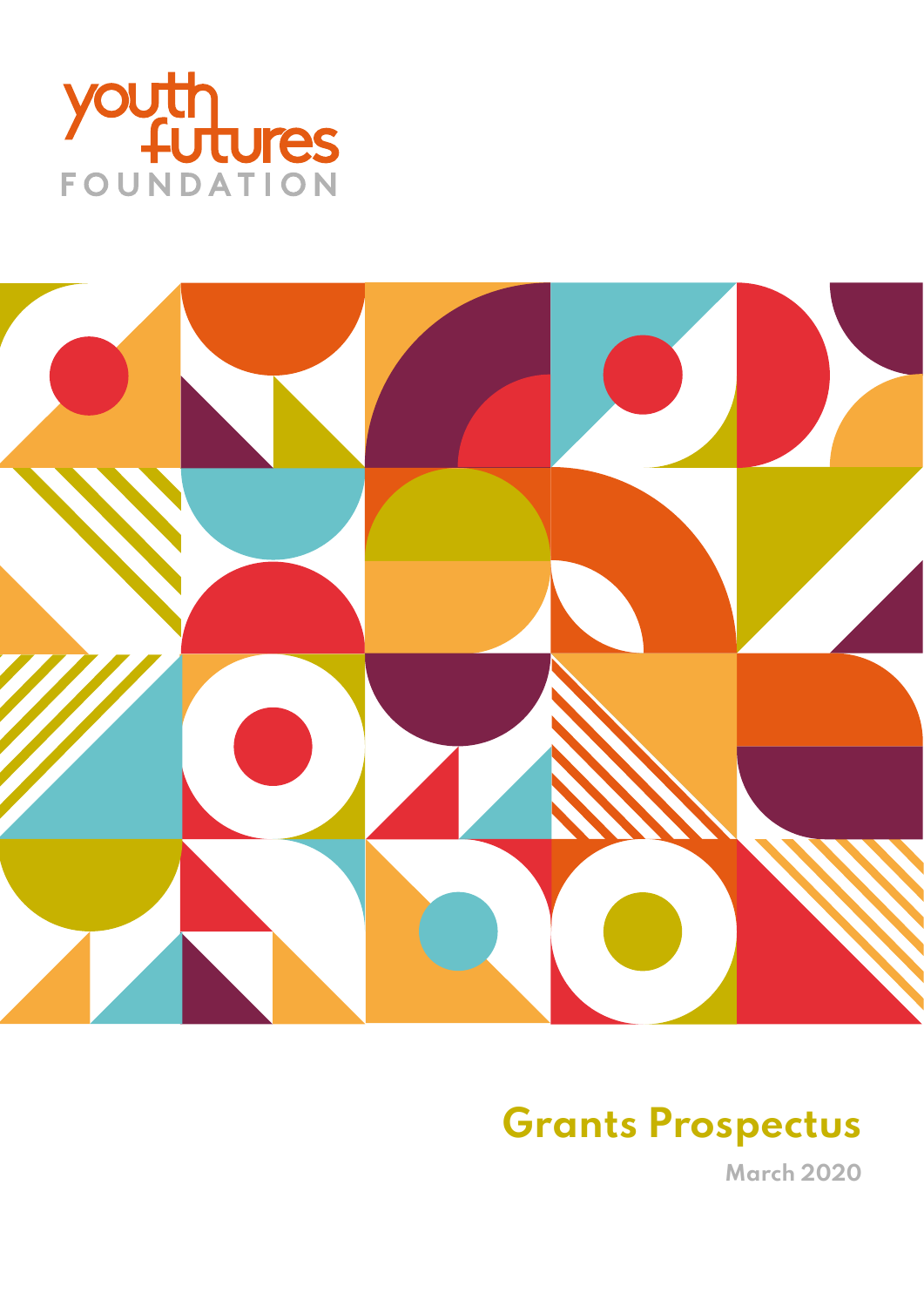## **Contents**

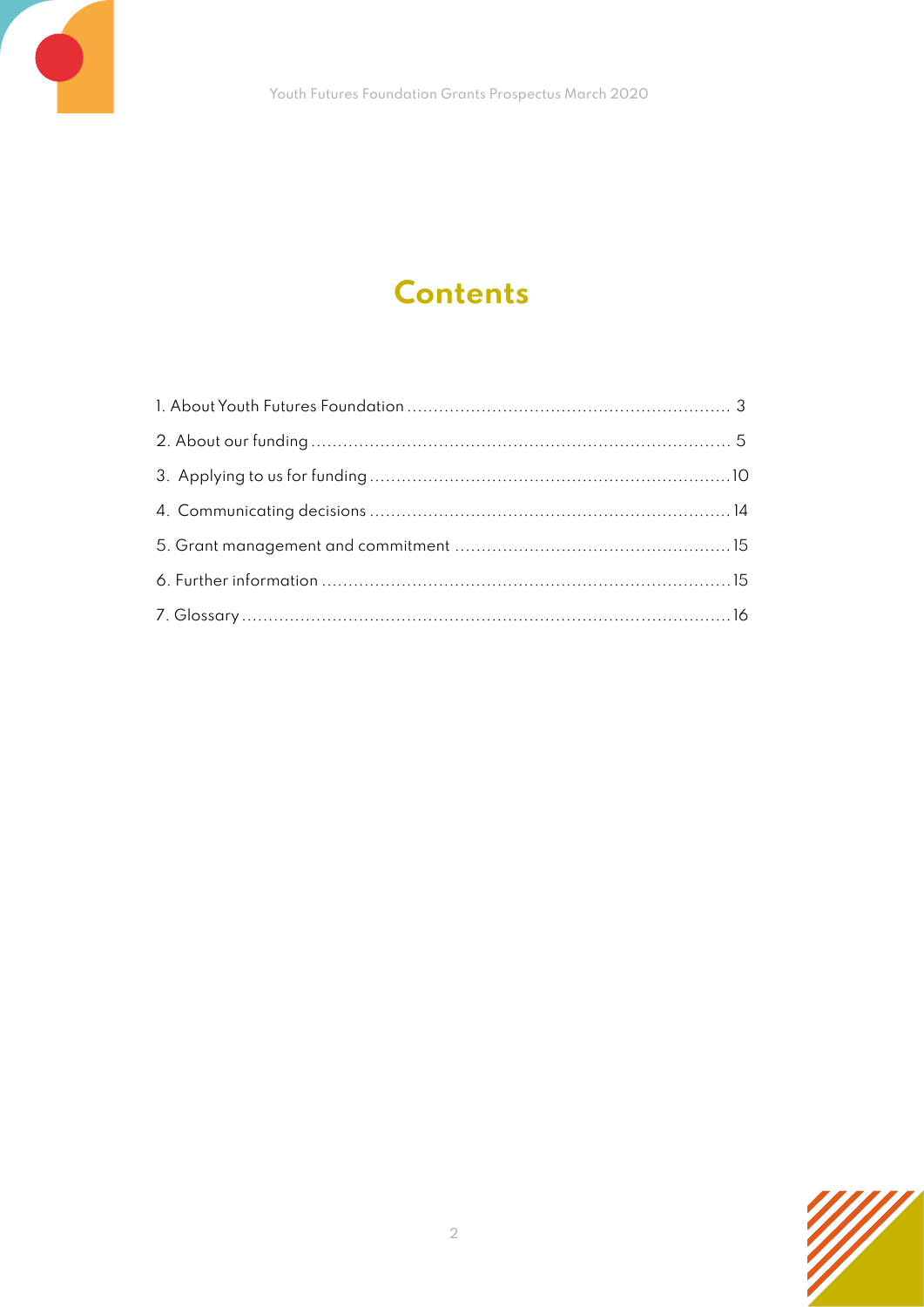

## **1. About Youth Futures Foundation**

The Youth Futures Foundation is a new, independent, not-for-profit organisation set up to help tackle youth unemployment, with a £90m endowment from the [Reclaim Fund.](https://www.reclaimfund.co.uk/) We are looking for bold and impactful ways to help young people find and keep decent jobs. There are over 760,000 young people not in education or employment in the UK1 . Young people are twice as likely to be unemployed than older adults in the labour market<sup>2</sup> and BAME young people have higher rates of unemployment than White young people3. Disadvantaged young people are disproportionately likely to be out of work or education4.

The Youth Futures Foundation will be tackling the issue on many fronts and looking to partner with organisations, charities, local authorities, social enterprises, employers, government and of course young people to get to the heart of the issues that have resulted in too many individuals failing to thrive and contribute fully to our economy.

We are committed to giving young people from diverse backgrounds access to meaningful work in which they can progress. Our aim is to address the root causes of youth unemployment and under employment, which are often complex and interrelated. This will take time and patience and it begins with understanding what does and doesn't work.

We will work in coalition to pull together the disparate knowledge of youth unemployment that exists. We will find what works by listening, funding and evaluating activity. We are looking for approaches that can be tested, evaluated and, where proven to be effective, expanded to more young people. Youth centric, collaborative and evidence-based work will define the Youth Futures Foundation approach. We look forward to working with others who seek to make radical changes that transform lives and lead to lasting impact.

- 2. The data is from the same February 2020 ONS release "Young people not in education, employment or training"
- 3. The data is from the October 2019 ONS release "Percentage of the economically active population who were unemployed, by ethnicity and age" which can be accessed here: [https://www.ethnicity-facts-figures.service.gov.uk/](https://www.ethnicity-facts-figures.service.gov.uk/work-pay-and-benefits/unemployment-and-economic-inactivity/unemployment/latest#by-ethnicity-and-age-white-and-other-than-white) [work-pay-and-benefits/unemployment-and-economic-inactivity/unemployment/latest#by-ethnicity-and-age-white](https://www.ethnicity-facts-figures.service.gov.uk/work-pay-and-benefits/unemployment-and-economic-inactivity/unemployment/latest#by-ethnicity-and-age-white-and-other-than-white)[and-other-than-white](https://www.ethnicity-facts-figures.service.gov.uk/work-pay-and-benefits/unemployment-and-economic-inactivity/unemployment/latest#by-ethnicity-and-age-white-and-other-than-white)
- 4. The data is from the April 2019 Impetus Research Briefing "Establishing the Employment Gap" which can be accessed here: [https://impetus.org.uk/assets/publications/Report/Youth-Jobs-Gap-Establising-the-Employment-Gap-report.pdf]( https://impetus.org.uk/assets/publications/Report/Youth-Jobs-Gap-Establising-the-Employment-Gap-report.pdf)



<sup>1.</sup> There are 763,000 young people aged 16-24 out of work and learning. The data is from the February 2020 ONS release "Young people not in education, employment or training (NEET)" which can be accessed here: [https://www.ons.gov.uk/employmentandlabourmarket/peoplenotinwork/unemployment/bulletins/](https://www.ons.gov.uk/employmentandlabourmarket/peoplenotinwork/unemployment/bulletins/youngpeoplenotineducationemploymentortrainingneet/february2020) [youngpeoplenotineducationemploymentortrainingneet/february2020](https://www.ons.gov.uk/employmentandlabourmarket/peoplenotinwork/unemployment/bulletins/youngpeoplenotineducationemploymentortrainingneet/february2020)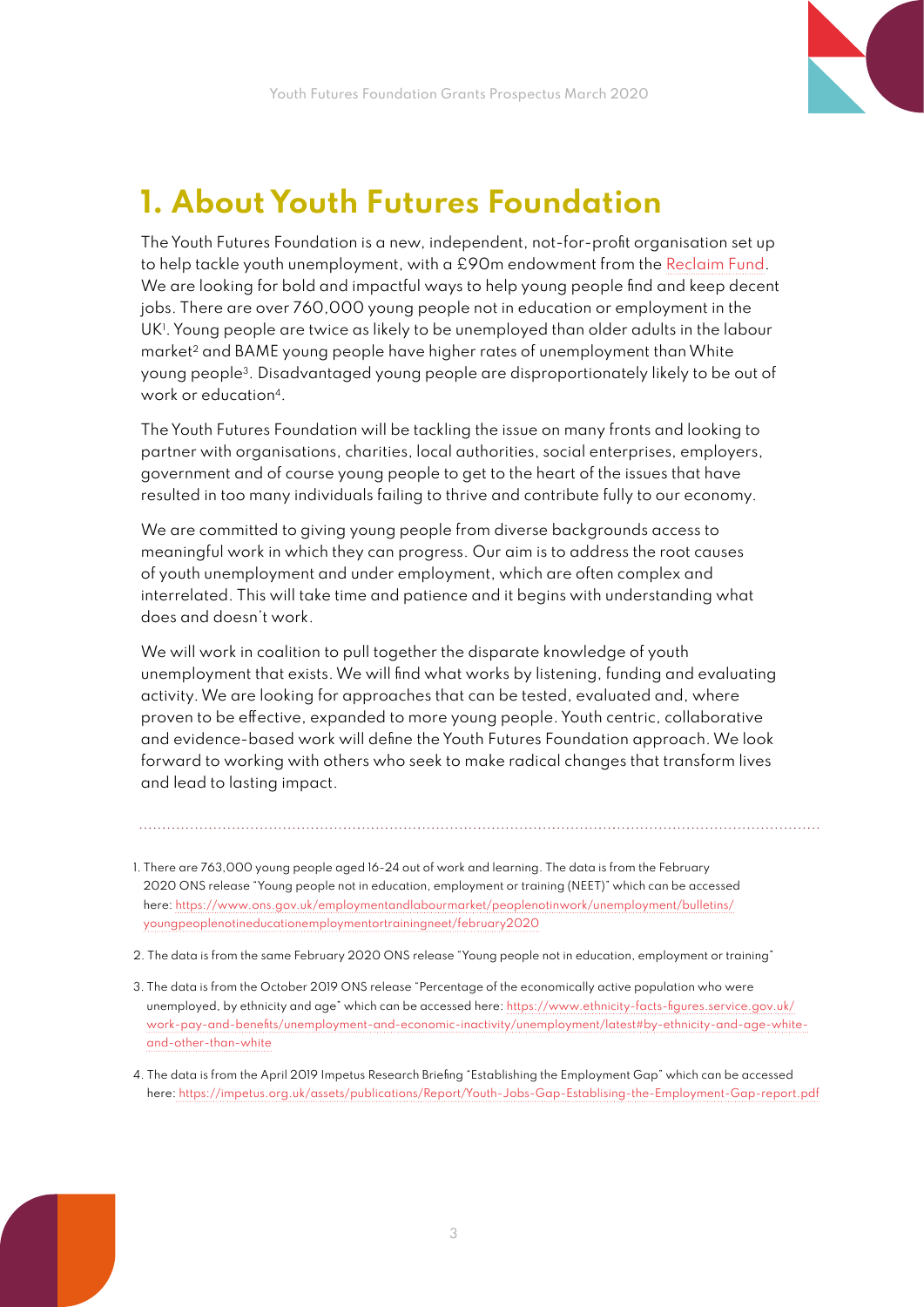### **The Youth Futures Foundation grant-making programme**

We want to find and fund cutting-edge approaches that transform the lives of young people and deliver societal benefits. We will operate a rolling grants programme that will fund promising approaches and help with infrastructure costs. Our funding decisions will be bold. In return we are looking to partner with organisations that share our values and are committed to learning, investing in good practice and sharing what works to transform the youth employment landscape.

#### **Our Objectives**

To find, fund, support and evaluate promising practice; to understand what is effective and what is not; and to learn, more broadly, 'what works' when tackling youth unemployment.

We will recognise the importance of national learning and local context, as well as promoting strong coordination and partnership across government, funders, delivery organisations and employers.

We will support activities which:

- respect and involve young people
- seek to learn and share what works (and what doesn't)
- demonstrate good value for money
- have been well designed
- can be robustly and consistently delivered to ensure impact is maximised
- have strong relationships with the community and employers

#### **Our key funding principles**

After reviewing feedback and looking at the best practice of other funders, we have adopted five key principles which underpin our approach to grant-making. These are:

- 1. providing funding for more than one year and trusting you to know how best to spend it
- 2. simplifying and minimising paperwork
- 3. being open, honest, and transparent about who and what we fund and why
- 4. listening and acting on your feedback to our approach
- 5. providing responsive, support alongside our funding which can help to build leadership and capacity

Wherever possible we will simplify requirements and use available public records (such as published annual accounts) to understand your purpose, programmes, leadership, and financial standing. We will also commit to using other sources of information related to the delivery of your programme – an existing business or programme plan, proposals and reports written for other funders – in lieu of completing application forms or creating new versions of information already written. We will also touch base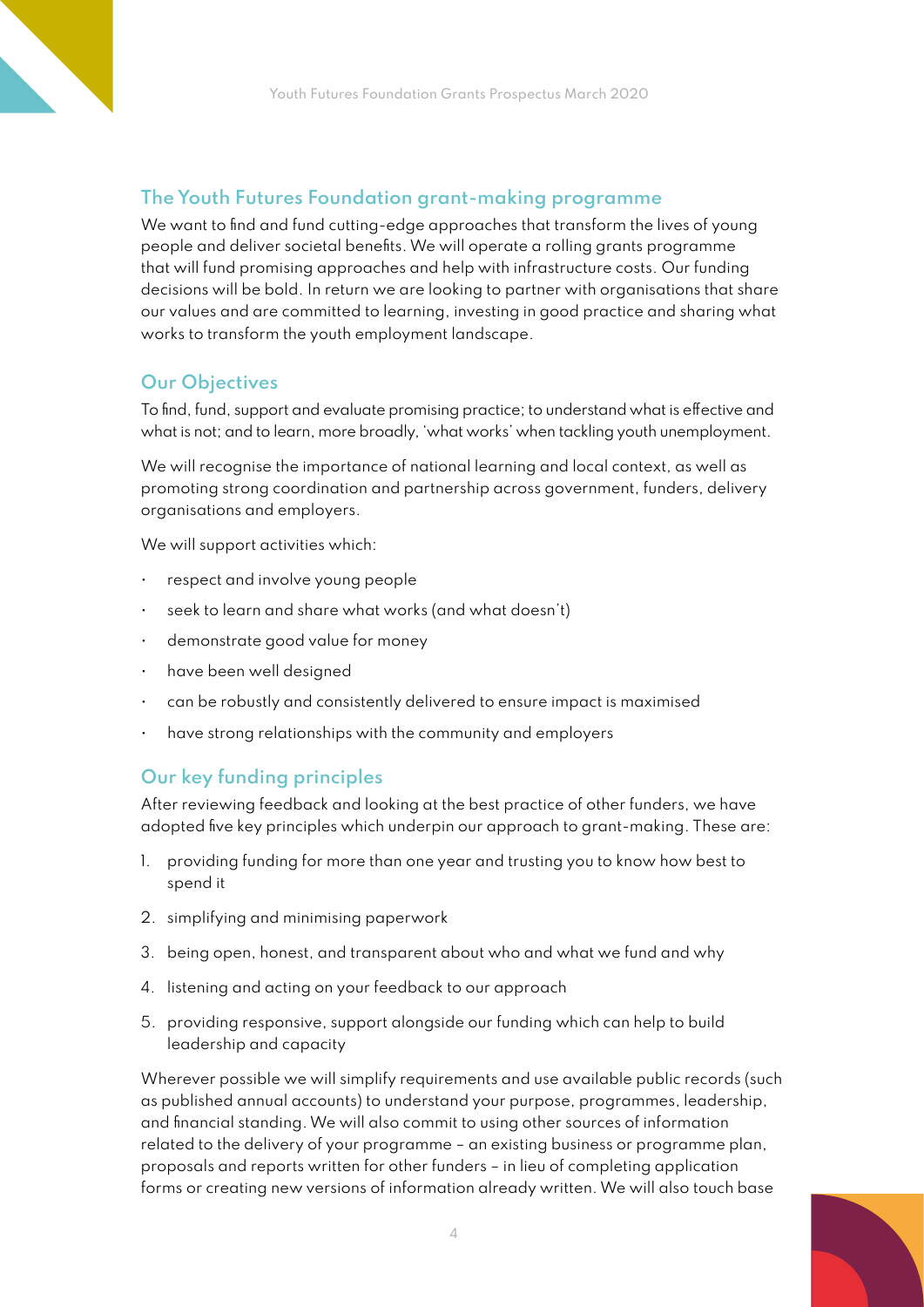regularly, such as with annual visits, to reflect and review how delivery is progressing. This is so that everyone is clear on mutual expectations and to help build long-standing relationships based on trust.

## **2. About our funding**

We operate an open, rolling application process throughout the year. This means that there are no application deadlines, you can work at your own pace and take time to form or develop partnership or consortium approaches. You can also reapply in the future if you feel you are better positioned to meet our eligibility criteria or have taken onboard feedback from the application process.

### **What will we fund?**

You will need to show that your programme works directly with young people (aged 14-24) who are either not in employment, education, or training (NEET), or with young people who are at risk of becoming NEET, to improve their access to employment and the labour market. You should currently be supporting young people who face at least one of the following barriers to accessing employment including:

- not in employment, education or training
- young people who have experience of the care system
- young parent, or have a caring responsibility
- economically disadvantaged (eligible for free school meals) or living in an area of high deprivation
- have special educational needs or disabilities
- have experience of offending
- have experience of exclusion or alternative provision
- have experience of homelessness
- ethnic minorities, particularly those most at risk of facing disparities in the labour market (e.g. Pakistani; Bangladeshi; Black; Mixed; Gypsy, Roma and Traveller).
- have a mental health or long-term health condition
- have experience of substance abuse
- facing another substantial barrier with an evidence base showing its association with youth unemployment

#### **We fund programmes that:**

- deliver in one or more regions of England (Greater London, South East, South West, West Midlands, North West, North East, Yorkshire and the Humber, East Midlands, East of England)
- offer an existing or new solution to youth unemployment

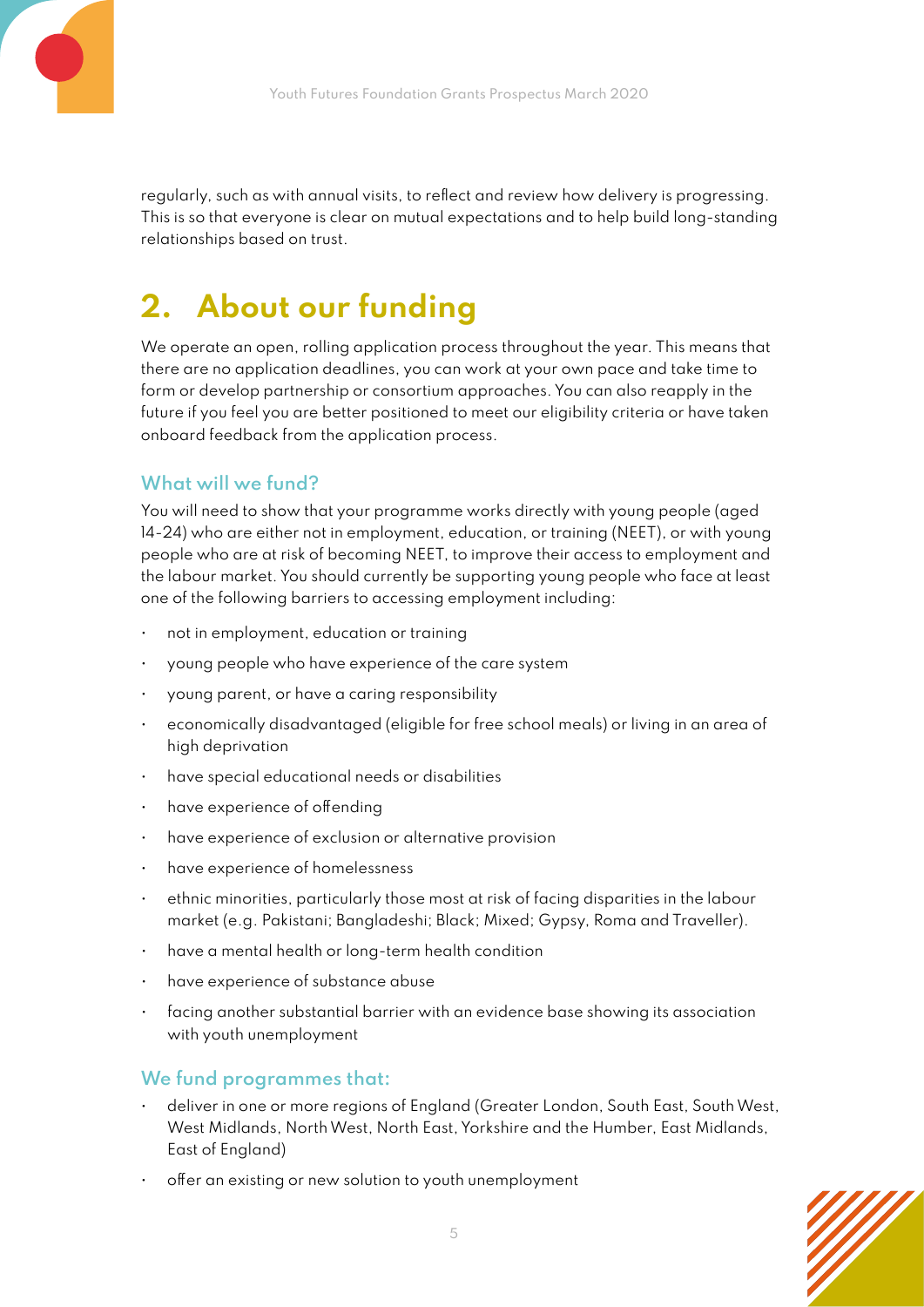- 
- support young people who are NEET, aged between 14-24. If your programme is targeting individuals over 18, you should focus primarily on achieving employment outcomes. If you are targeting under 18s, outcomes can include those wellevidenced to be linked to improving their chances of future employment
- plan to support more than 50 young people per annum as a result of the funding
- provide meaningful support (e.g. regular weekly contact over the course of a term or six monthly period, or significant short term intensive activity)
- clearly outline planned activities and how they link to getting young people into work

#### **Fundable items, we provide a full cost recovery approach to funding, including**

- staff salaries
- project activities
- running costs
- capacity-building and organisational developments costs
- expert support
- $\cdot$  equipment (i.e. small capital costs such as IT equipment, building renovations, new facilities)
- things that benefit young people in securing employment (e.g. workwear, driving licences, passports).

#### **We will not fund:**

- light-touch support (e.g. one-off events)
- mainstream education-focused activities (e.g. training for teachers, careers advice for whole classes/year groups)
- support that is not explicitly about employment pathways for young people
- activities that generate profits for private gain
- the practice or promotion of religion, or any activities actively promoting certain belief systems (or indeed the lack of belief).
- retrospective costs, including any costs incurred in preparing and submitting your application
- large-scale capital costs
- loan repayments
- recoverable VAT if you are not VAT registered, you will need to include VAT costs as part of the funding you request for your programme.

#### **What funding is available?**

During our assessment of your programme, we will identify what type of funding and support is needed, given the programme's characteristics and track record. You may

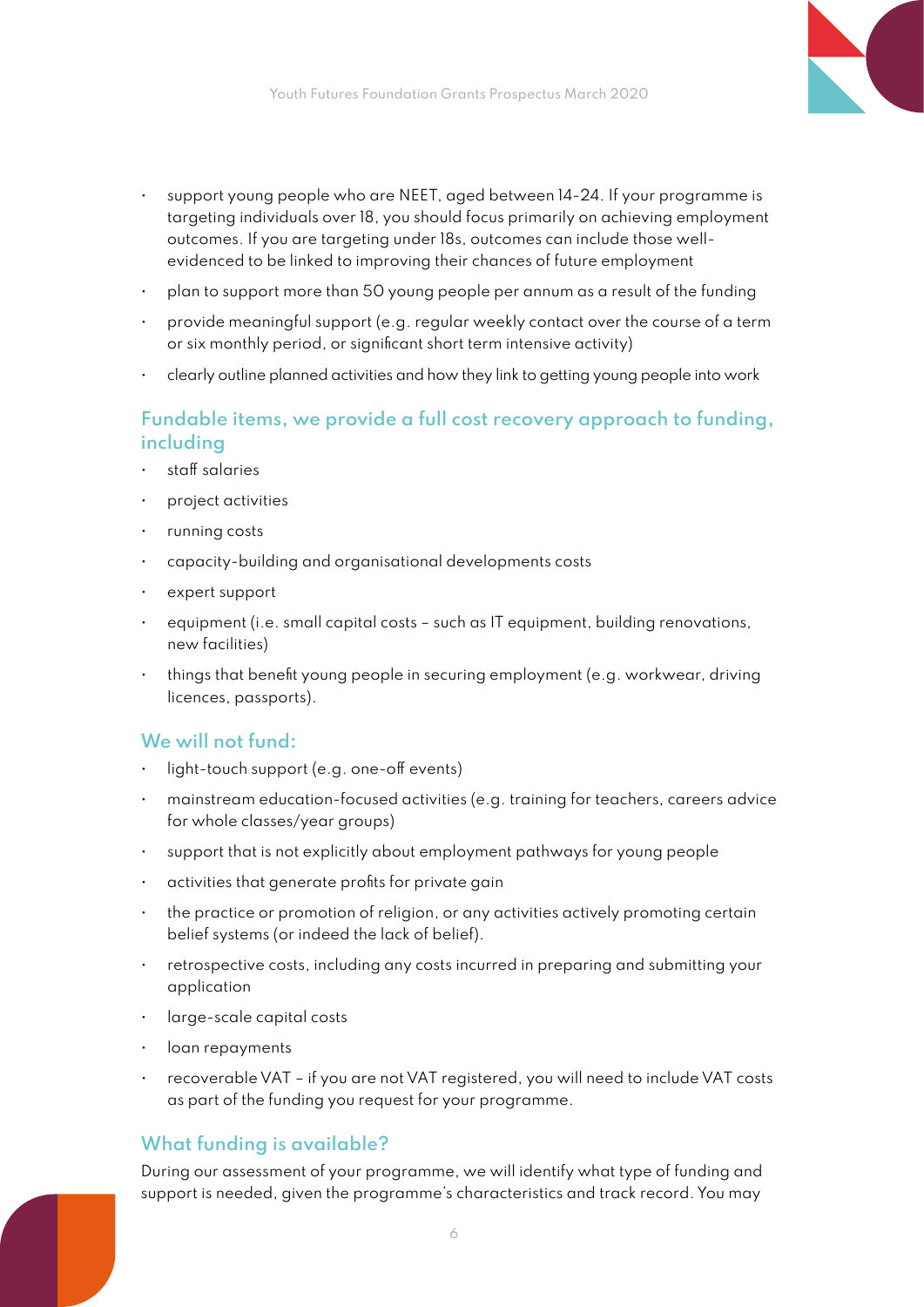receive support for up to five years. However, the initial agreement and support will be for one year, during which time you will also be provided with non-financial support to maximise the impact of your programme and likelihood of continued investment. All applicants will need to agree to an independent, external evaluation funded by us.

Two types of grants are available:

|                                                    | <b>Development Grants</b>                                | <b>Impact Grants</b>                                                        |
|----------------------------------------------------|----------------------------------------------------------|-----------------------------------------------------------------------------|
| Expected number of<br>grant awards in 2020         |                                                          | Between 20 - 40                                                             |
| Level of financial support                         | £30,000 - £100,000<br>pa for delivery and<br>development | Circa £100,000 -<br>£800,000 pa for<br>delivery                             |
| Non-financial support                              | • Training and support<br>· Peer learning                | • Training and support<br>$\cdot$ Peer learning<br>· Independent evaluation |
| Duration                                           | 1-2 years                                                | 1-5 years                                                                   |
| Supporting towards their<br>pre-employment journey | 50-150 young people<br>per year                          | Over 150 young people<br>per year                                           |
| Logic model                                        | Clear connection<br>between activities and<br>outcomes   | Clear and proven<br>connection between<br>activities and outcomes           |

We want our funding to lead to more than the immediate impact on the young people directly supported by your programmes. Therefore, all grants will include external input to develop their capacity and, where appropriate, to generate useful evidence for other stakeholders delivering for young people in this space – policymakers, funders, commissioners and research professionals.

### **Impact Grants**

If the programme is one that we believe has the potential to generate useful lessons for both your organisation and the wider audience through robust evaluation, we will:

Commission a one-year set-up phase. During this first year we will support you to:

- review and refine the design of your activity to ensure you can deliver your planned outcomes for young people
- test and learn in collaboration with young people and employers
- build strong partnerships with key stakeholders
- identify and engage your next cohort of young people
- recruit staff, volunteers, experts and consultants

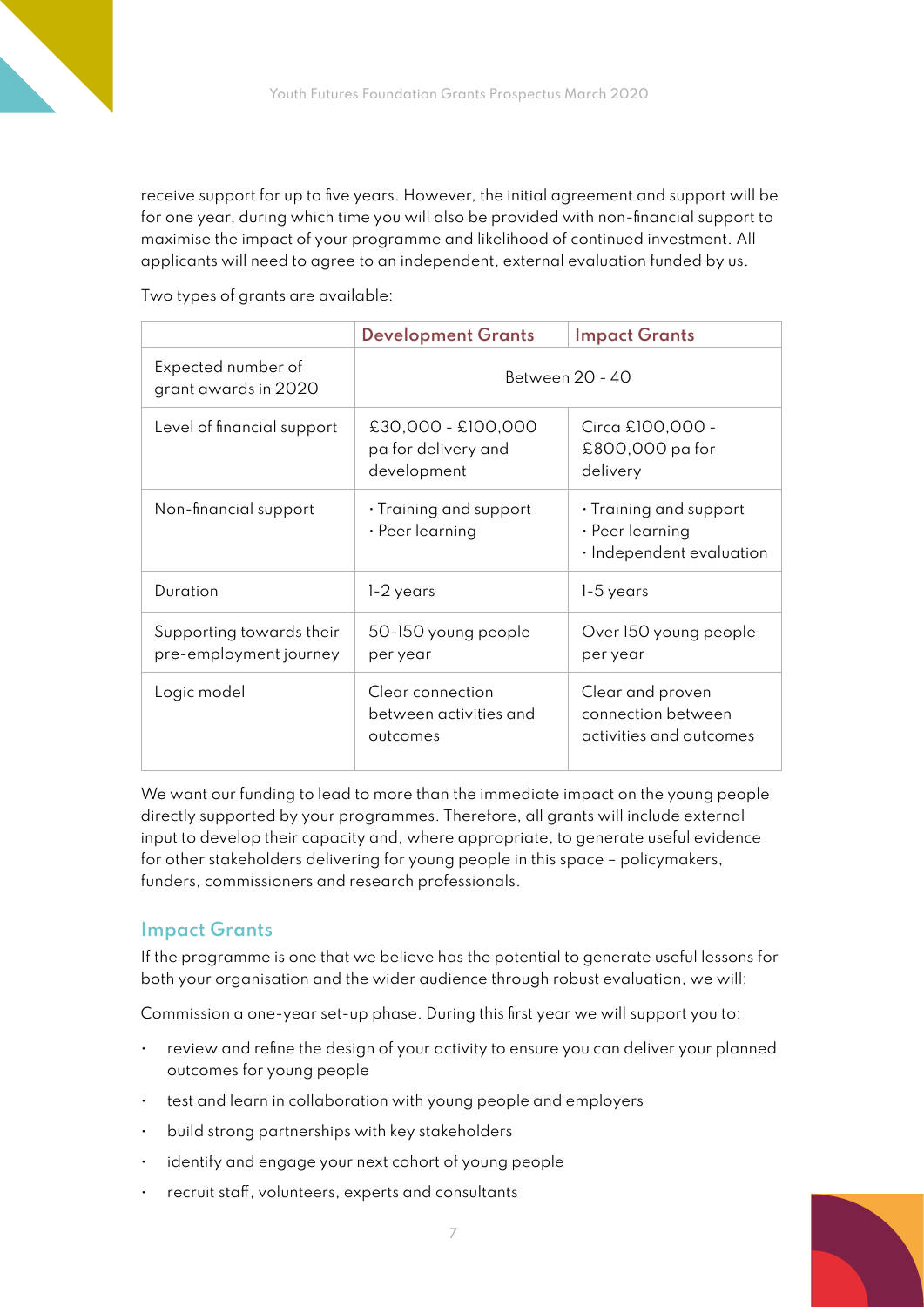- book venues, buy equipment, refurbish facilities etc
- work with an independent evaluator throughout the year to share existing data, host visits, agree how activity will be measured and evaluated, and determine future data and reporting requirements.

From year two onwards we will:

- fund the delivery of your programme
- commission and fund an external independent evaluation
- provide funding for the time it takes you to support the external evaluation and its implementation
- support you through the evaluation journey with ad-hoc advice and guidance
- conduct regular reviews to ensure delivery is going well and that all evaluation outputs are useful, of high quality and fit for purpose
- publish an independent evaluation report at the end of the project, using qualitative and quantitative information about how your work was delivered and its impact.

#### **Development Grants**

If the programme is not ready for larger scale delivery and / or external evaluation straightaway, but we believe in the near future it could be, we will work with you for an initial one – two year period to strengthen the design, delivery, scale and reach of the programme.

We will conduct a thorough needs assessment of what support will be useful to you. This could include:

- core funding to provide capacity for you to deliver improvements
- support to develop a robust theory of change connecting your activities to young peoples' outcomes
- support to collect meaningful data on user-friendly recording systems
- peer learning and access to expert-led training and good practice networks, enabling a journey to independent evaluation
- bespoke training and support led by us and partners.

By the end of the initial period, both parties will reflect on the relationships developed and the progress made, and we will consider further support.

#### **Who can apply?**

Grant funding is available to registered charities, public-sector bodies or not-for-profit organisations in England which support young people aged 14-24 who are NEET (not in employment, education or training) or at risk of becoming NEET.

Applicants will first need to complete our online eligibility quiz, confirming that they

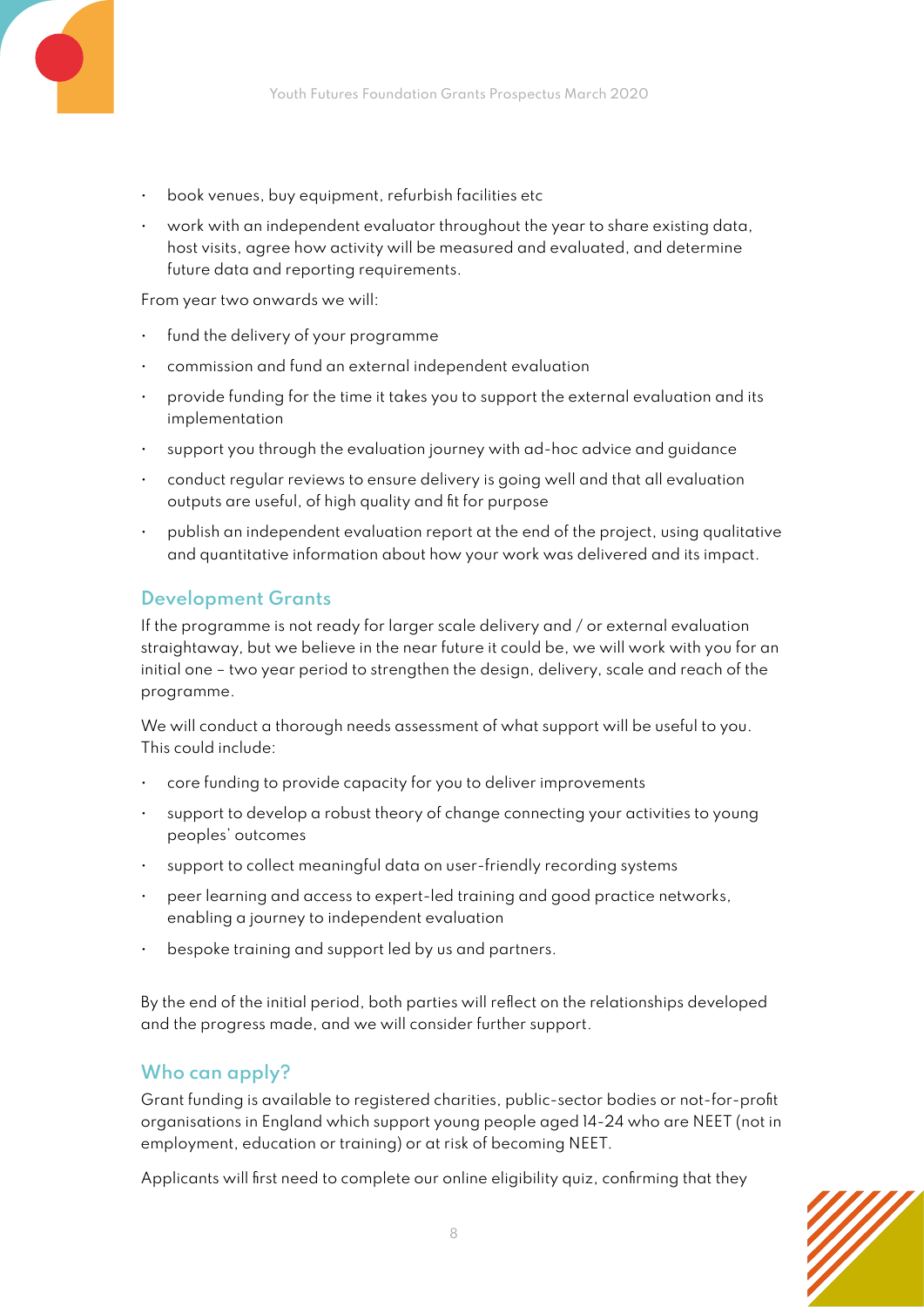

meet our criteria and supplying, on request, various supporting documents. For more information on what is required at each stage, please see the diagram on page 12.

We welcome applications from partnerships or consortia but require all applications to have a clearly identified lead organisation that will be accountable for the programme's delivery. We are looking for high quality, well thought through and evidenced applications. Our expectation is that most organisations will be positioned to develop one such application. However, for those organisations that are called on by multiple smaller organisations to support a collective application we will accept up to three applications per lead organisation. If you are submitting multiple applications, they must be different both in terms of the intervention and partners. Please contact us to discuss if you require further information. Organisations can be named as participants in consortiums or partnerships led by another lead organisation.

Applicants must be one of the following organisation types:

- registered charity
- community interest company (CIC)
- charitable incorporated organisation (CIO)
- statutory body (local authority, combined authority, town, parish, or community council)
- state-funded schools/academies, colleges/universities or higher-education institutions
- community benefit society
- cooperative society
- ethnic minorities, particularly those most at risk of facing disparities in the labour market (e.g. young people of Pakistani; Bangladeshi; Black; Mixed; Gypsy, Roma and Traveller heritage).

The lead applicant will also need to meet the following eligibility criteria:

- have been operating for at least 3 years
- have an annual turnover of over £100,000 listed in your last financial accounts
- have not reported an annual deficit (i.e. negative net movement of funds) more than once in the past 3 years
- have the equivalent of 3 or more months' operating expenditure in reserve
- can evidence at least a 3-year track record of working with young people who are, or are at risk of, becoming NEET and face barriers to progression
- have directly worked with 100 or more young people in the last year, as evidenced in your last annual report
- are already collecting good data about participants and their service provision
- are committed to an independent evaluation of the programme

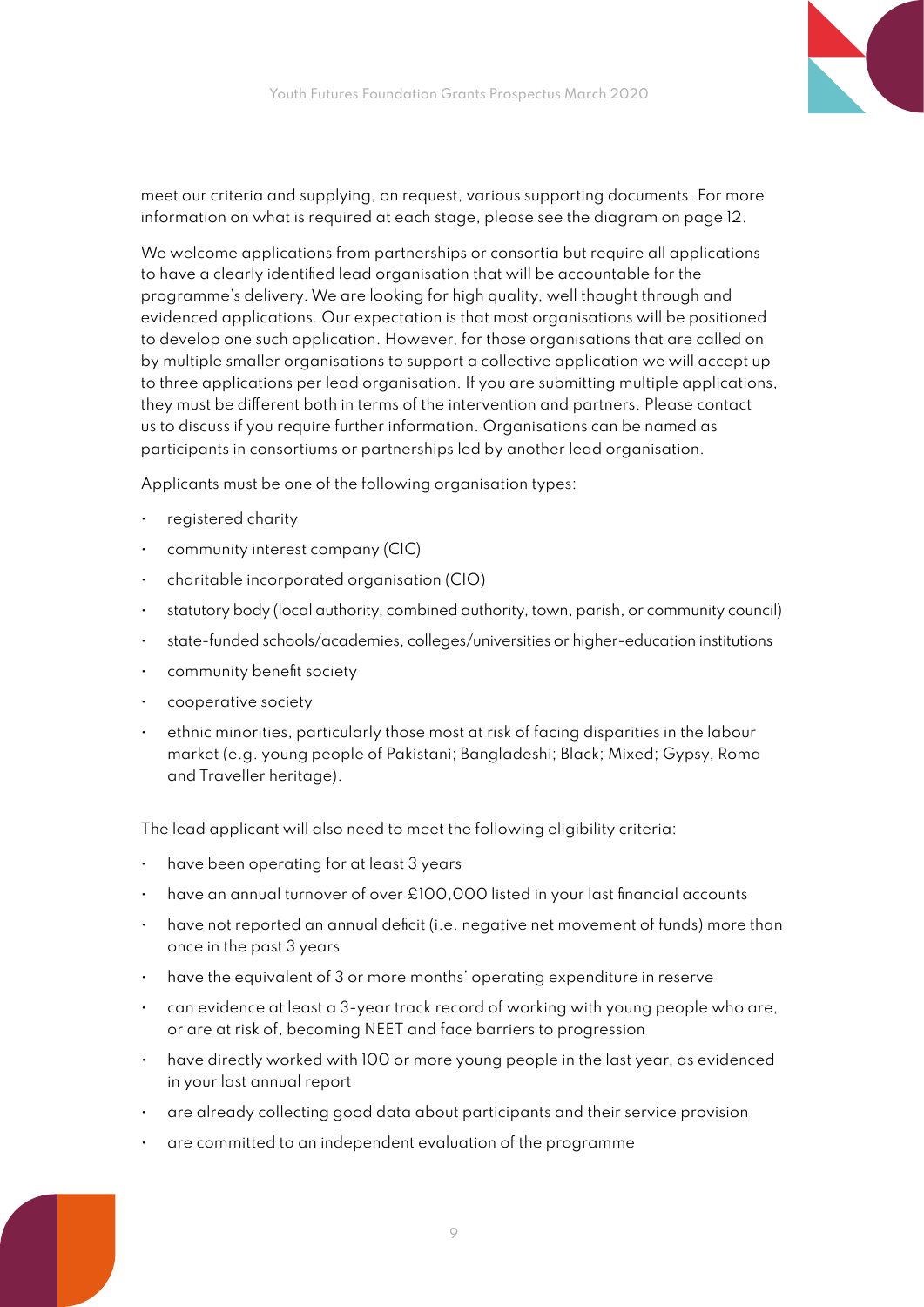- can provide contact details for two employers you have worked with to support young people towards or into employment and who are prepared to act as your referees. Employers can include local small businesses, regional or national companies. You may have engaged them as advisers, coaches or mentors, or to assist with training, work experience, internships, work placements or employment.
- can supply (if they are not publicly available):
	- · a bank statement in the name of the lead organisation
	- · annual accounts for the last 3 years
	- · your most recent annual report
	- a set of recent management accounts
	- an income and expenditure forecast
	- · details of the participant data you will collect during your programme delivery, including demographics and outcomes
	- · your child protection and/or safeguarding policy
	- · your current insurance certificates (i.e. including both professional indemnity and employer's liability)
	- · your 3- to 5-year organisational business plan detailing the programme's sustainability (if available).

## **3. Applying for funding**

#### **How to apply?**

To apply for our funding, please go to [www.youthfuturesfoundation.org](http://www.youthfuturesfoundation.org).

We recognise that applying for funding can mean that you spend an inordinate amount of time on funder-driven paperwork, instead of on delivering your mission. We have three stages in the assessment of your application to let you know as quickly as possible your likelihood of success. We have also tried to give you options in how you supply information you might already have prepared.

We'd love your feedback on our approach and if you aren't sure why we are asking certain questions or asking for documents, please do ask us. Please give us your feedback [here](https://wh.snapsurveys.com/s.asp?k=158325889404) or contact us with any feedback or questions using the contact details on page 15.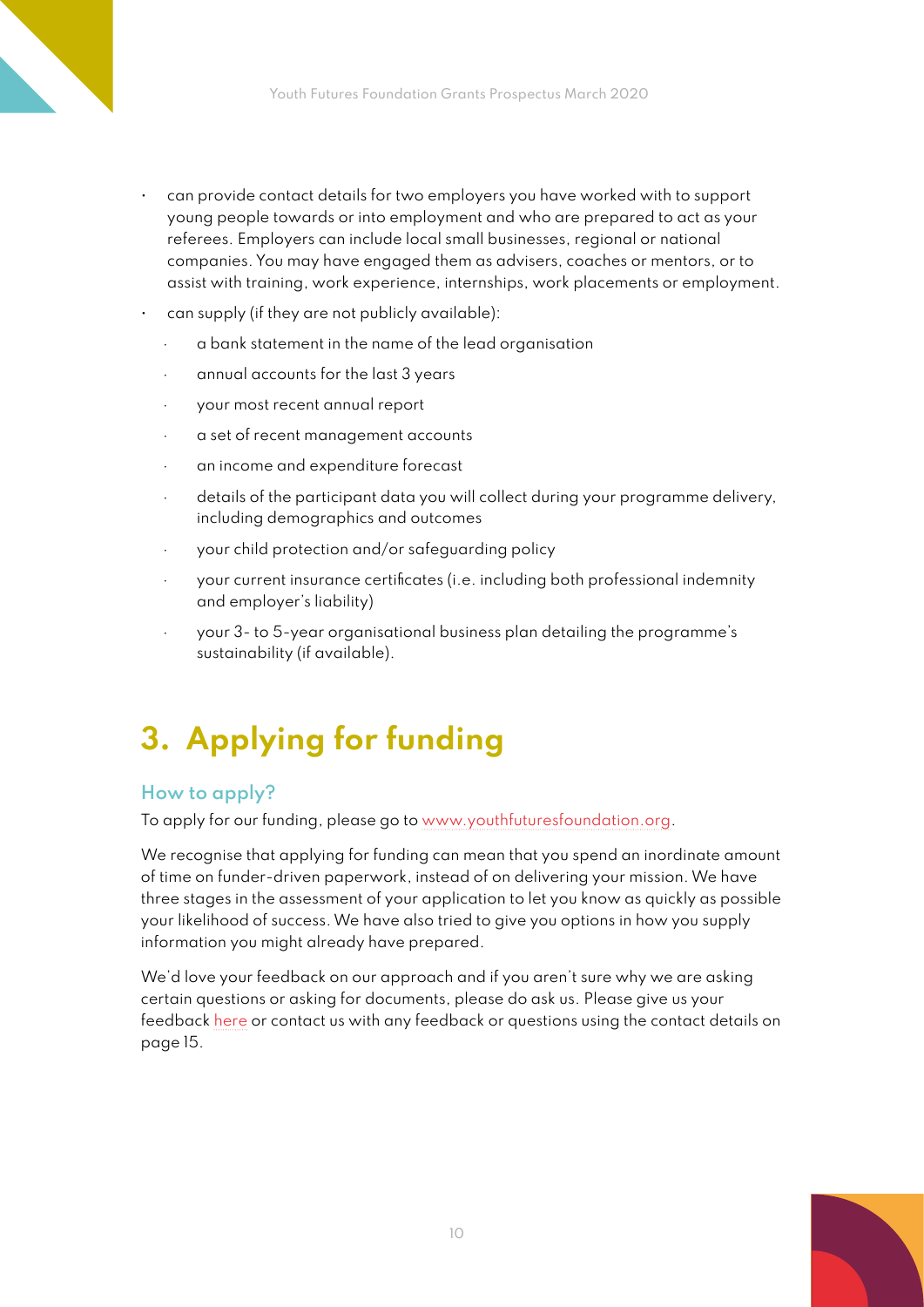

There are a total of three stages in the assessment of your application which are detailed below:

#### • **Stage 1: Eligibility quiz.**

 If you do not meet the eligibility criteria, you will not be able to continue the application process.

#### • **Stage 2: Initial application.**

You will be required to submit your lead organisation's documents (please see diagram on page 12) along with your programme application. We will make an initial assessment of your organisation, partnership or consortiums capability and track record. You will also be required to answer five questions about your programme and its impact. These will include questions about the activities you provide and how they get young people closer or into work; or you can send us a copy of your own logic model rather than answering these five questions.

#### • **Stage 3: Full application form.**

Shortlisted applicants will be required to submit additional information to understand your ability to deliver your programme well and any partner information (if applicable). This will include whether you have the right policies and procedures to ensure the wellbeing and safety of young people and their personal data. If you have other sources of information which relate to the delivery of your programme (an existing business or programme plan, proposals and reports written for other funders) then please feel free to submit these documents rather than completing the application form. We will assess organisational capacity, programme leadership and governance, your detailed programme budget, types of local engagement and your delivery model. To ensure we fully understand your proposal we will also schedule an interview and/or visit to your organisation.

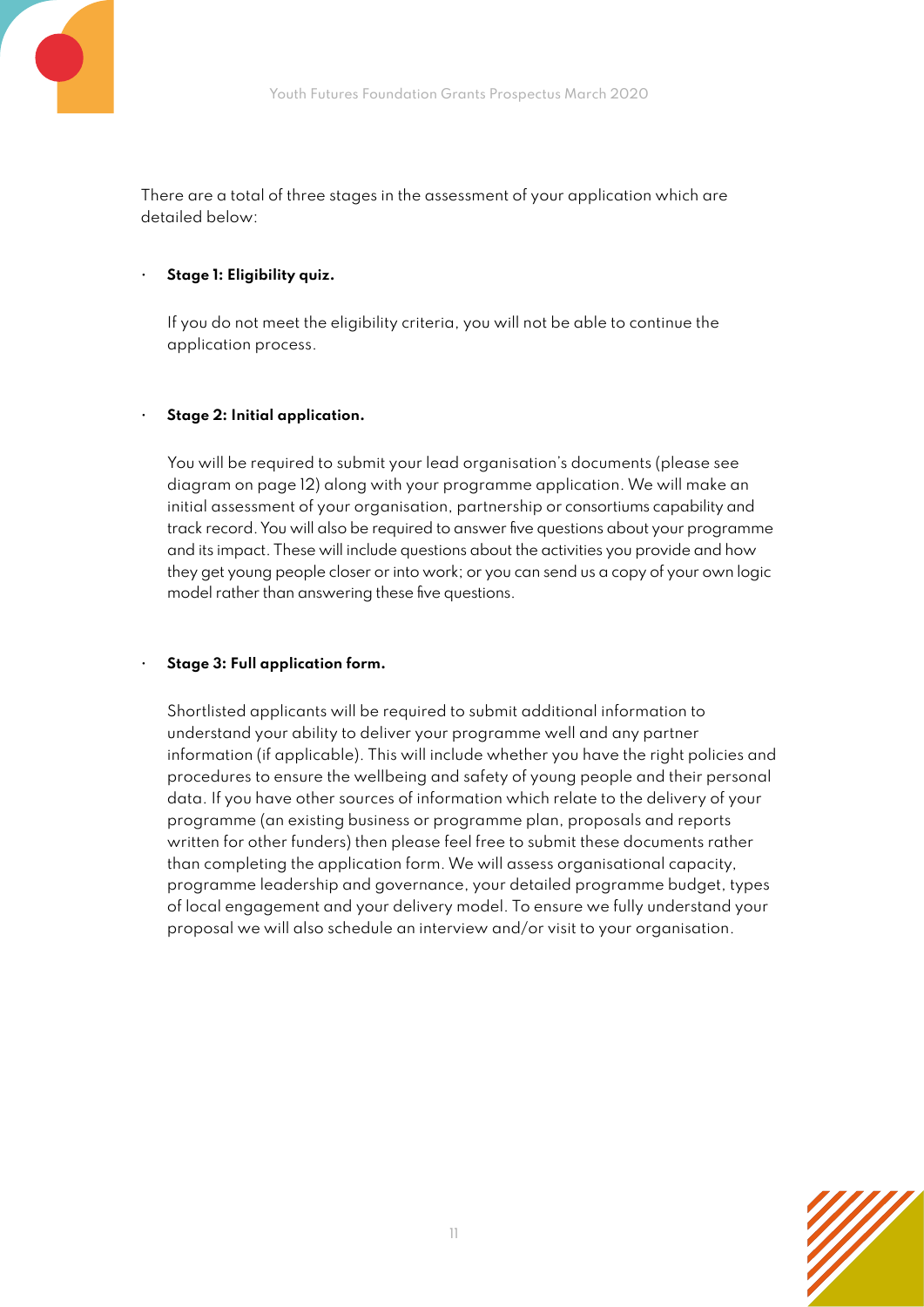

| Stage of<br>journey                                            | <b>Stage 1</b><br>Is this the right<br>funding for you?                                                                                                                                                                                                                                                                                                                                                                                                            | Stage 2<br>Is your programme<br>suitable?                                                                                                                                                                                                                                                                                                                                                             | <b>Stage 3</b><br>How well could<br>your programme<br>be delivered?                                                                                                                                                                                                                                                                                   |
|----------------------------------------------------------------|--------------------------------------------------------------------------------------------------------------------------------------------------------------------------------------------------------------------------------------------------------------------------------------------------------------------------------------------------------------------------------------------------------------------------------------------------------------------|-------------------------------------------------------------------------------------------------------------------------------------------------------------------------------------------------------------------------------------------------------------------------------------------------------------------------------------------------------------------------------------------------------|-------------------------------------------------------------------------------------------------------------------------------------------------------------------------------------------------------------------------------------------------------------------------------------------------------------------------------------------------------|
| What do<br>I need to<br>complete?                              | An eligibility quiz                                                                                                                                                                                                                                                                                                                                                                                                                                                | An initial application form                                                                                                                                                                                                                                                                                                                                                                           | A full application form                                                                                                                                                                                                                                                                                                                               |
| What<br>information<br>will I be<br>asked to<br>provide?       | Dropdown, yes and no<br>responses to questions which<br>will consider:<br>· organisation structure<br>$\cdot$ finances<br>· Young people engaged<br>(existing and planned)<br>Confirm you can, at a future<br>stage, provide (if they are<br>not in the public domain)<br>documents including:<br>· financial documents over<br>the last 3 years including<br>annual report and accounts<br>$\cdot$ bank details<br>· participant data<br>· insurance certificates | Basic organisation details<br>and questions to understand:<br>· barriers faced by the young<br>people you are targeting<br>and how you will engage<br>them<br>· where the programme will<br>be delivered<br>· programme cost per young<br>person<br>$\cdot$ 5 key questions about<br>your programme so we<br>can understand how<br>your activities lead to<br>employment outcomes for<br>young people | Detailed understanding of:<br>· amount you are requesting<br>and duration<br>· beneficiary reach and<br>numbers<br>$\cdot$ how you recruit young<br>people<br>· how young people engage<br>with the organisation<br>· collaborating with other<br>organisations<br>· consistent delivery<br>$\cdot$ main risks<br>· breakdown of anticipated<br>costs |
| <b>What types</b><br>of documents<br>will I need<br>to submit? | Nothing                                                                                                                                                                                                                                                                                                                                                                                                                                                            | Attach the following<br>documents:<br>$\cdot$ bank statement<br>· management and annual<br>accounts<br>$\cdot$ references from two<br>employers you have worked<br>with to support young<br>people towards or into<br>employment<br>· example participant data                                                                                                                                        | Attach the following<br>documents:<br>· safeguarding policy<br>· income and expenditure<br>forecast<br>· organisational business<br>plan detailing your longer<br>term plan for programme<br>sustainability                                                                                                                                           |
| What<br>happens<br>next?                                       | If you are eligible you will<br>be directed to the stage 2<br>application form                                                                                                                                                                                                                                                                                                                                                                                     | We will undertake due<br>diligence review                                                                                                                                                                                                                                                                                                                                                             | We will undertake an:<br>I) in-depth assessment<br>2) site visit                                                                                                                                                                                                                                                                                      |
| How long<br>before I<br>receive a<br>decision?                 | You will receive an instant<br>on-screen decision                                                                                                                                                                                                                                                                                                                                                                                                                  | You will receive a decision by<br>email within 6 weeks                                                                                                                                                                                                                                                                                                                                                | Decisions will follow<br>committee meetings in June,<br>September and December.<br>You will receive notification<br>by email                                                                                                                                                                                                                          |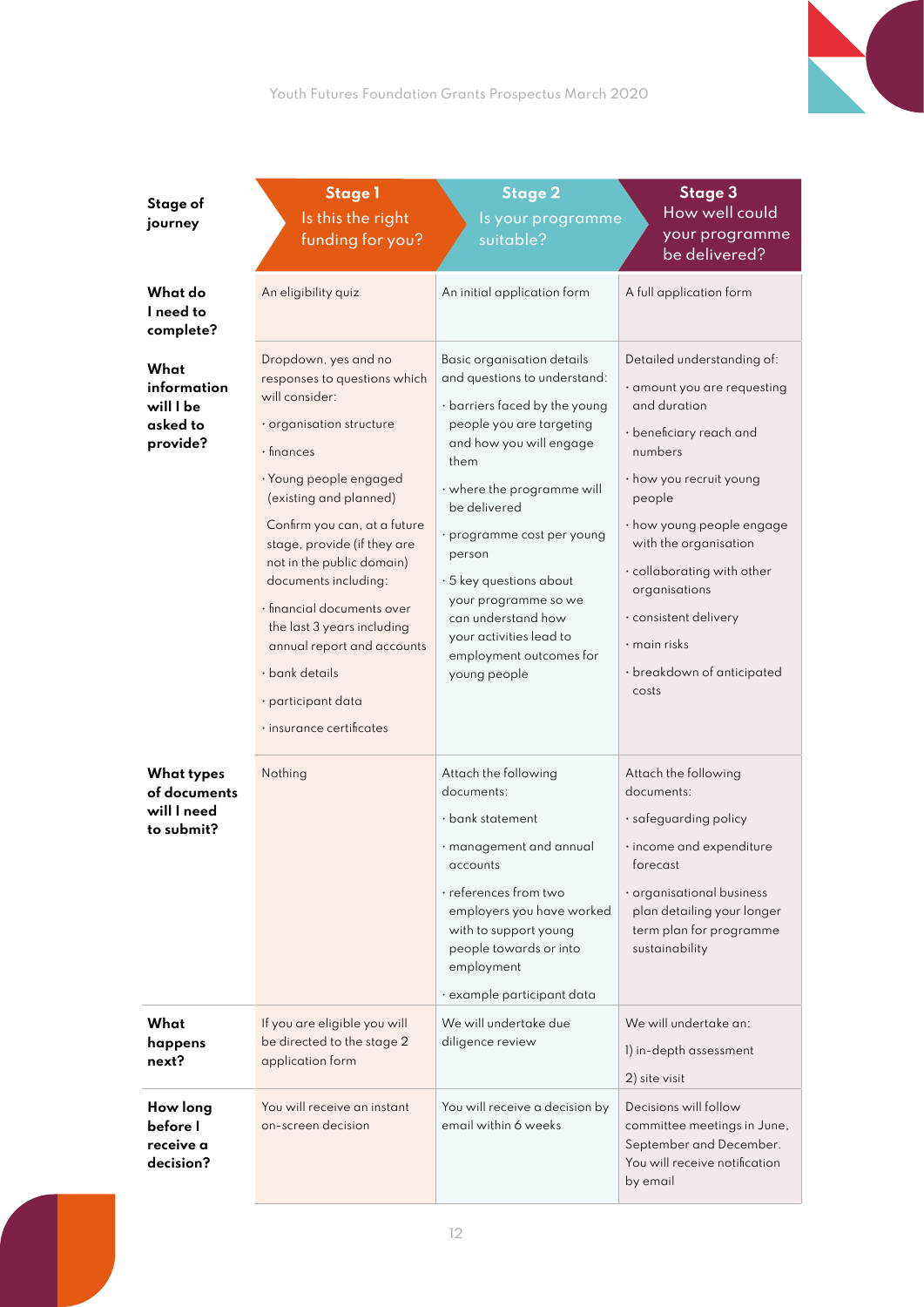### **What are we looking for?**

We are requesting a proportionate amount of information at each of the 3 stages.

For stage 3 we will want to develop both a broad and deep view of your organisation, the proposed activity and how you will support young people on their journey towards or into work. This will include:

- **programme strategy:** mission, target cohort of young people, outcomes, client journey and engagement
- **performance management:** data collation, analysis, systems, measures and evidence of impact
- **leadership and governance:** structure, capability and capacity
- **resourcing and implementation:** budget, and implementation plan which shows how you will deliver the programme consistently
- **future/sustainability:** long-term planning, future strategy, young people's satisfaction and programme replication
- **engagement:** with young people, parents, carers, wider community, other organisations and stakeholders, employers and Youth Futures
- **risk mitigation:** safeguarding, perceived risks, governance arrangement and organisational culture
- **organisational health:** financial management and health, and readiness and ability to scale delivery.

### **When can I apply?**

You can register your organisation and begin your application at any time. We operate an open, rolling application process throughout the year. Whilst we encourage applicants to work at their own pace, there are key dates when funding decisions will be made. To meet these, you must ensure you submit a full application form no later than:

- 31 May 2020 for a decision by 30 June 2020
- 23 August 2020 for a decision by 30 September 2020
- 9 November 2020 for a decision by 31 December 2020.

After submitting a full application, we will contact you to discuss when a decision about funding will be likely to be made.

Youth Futures Foundation will continue to offer open funding during 2021 and beyond. If you decide not to apply for funding this year, please sign up to our newsletter to ensure you receive updates about future funding.

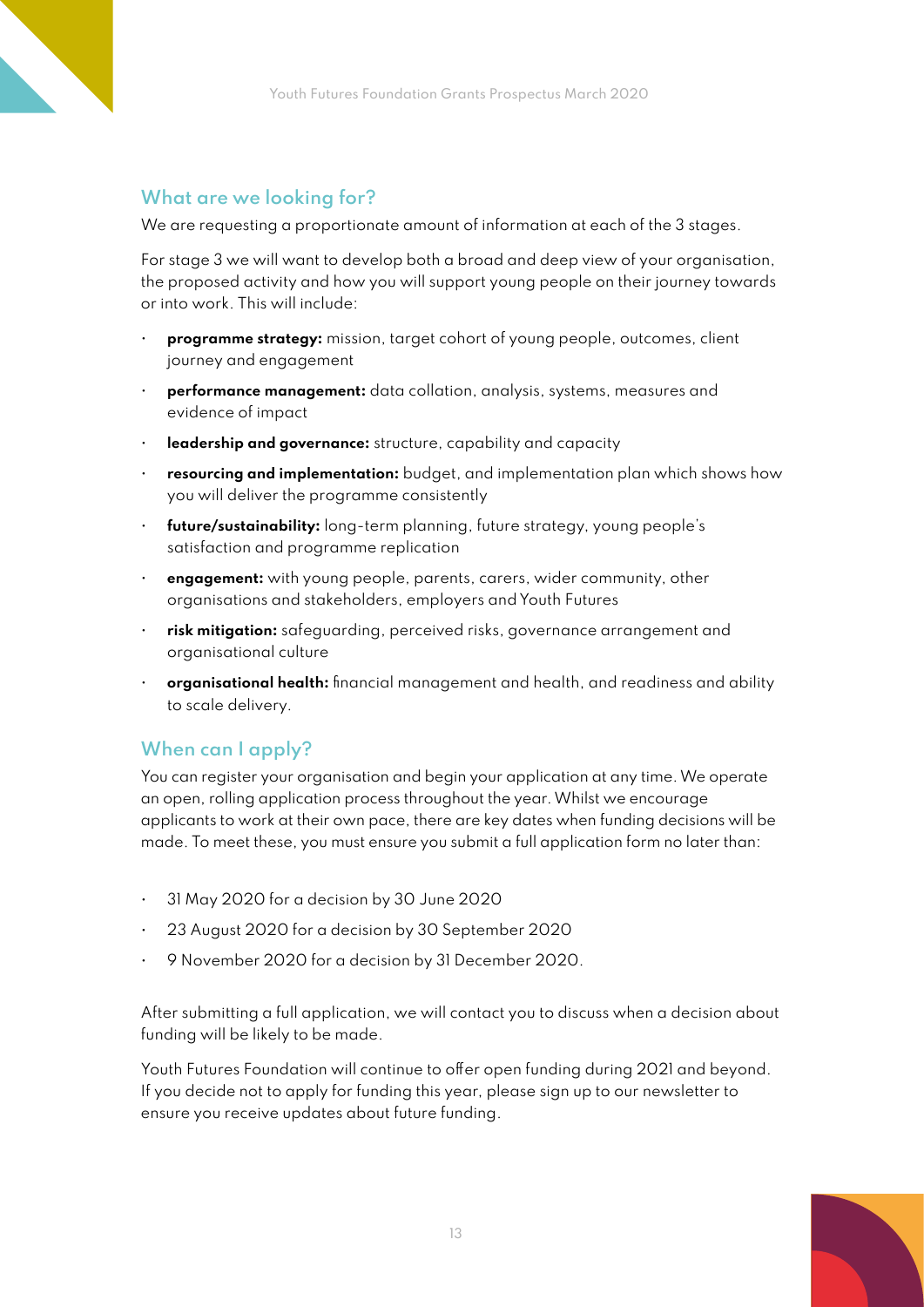

### **How will decisions be made?**

- **Stage 1: Eligibility quiz.** Once you have completed the eligibility quiz, you will be immediately notified on whether your organisation can proceed to the next stage of the application process.
- **Stage 2: Initial application.** Your online application and supporting documents will be assessed and decisions will be communicated to all applicants by email within 6 weeks.
- **Stage 3: Full application**. Our assessors with considerable experience in employability and youth employment will conduct the in-depth assessments based on the information you have supplied. Recommendations will be made to the Youth Futures Foundation Board's Grants Sub-Committee. They will make final decisions, including whether to award you a Development or Impact Grant.

# **4. Communicating decisions**

### **What happens if our application is successful?**

Our grants manager, Rocket Science, will notify all successful applicants in the form of an 'intention to fund' letter. We will then work with you to agree the details of your programme as well as the types of support you can expect from us. These will be confirmed in your grant agreement, along with the payment terms and schedule.

### **What happens if our application is unsuccessful?**

In keeping with our commitment to learning and to sharing information, we will provide feedback to all applicants depending on which stage they reached:

- organisations which do not meet the fund's eligibility requirements (Stage 1) will receive an automated message stating that you are not eligible to apply
- organisations which are reviewed at Stages 2 and 3, but which are neither shortlisted nor recommended for funding, will be notified by email containing feedback and potential alternative sources of funding
- if you are unsuccessful at any stage in the process, it does not prevent you from applying again at a later date.

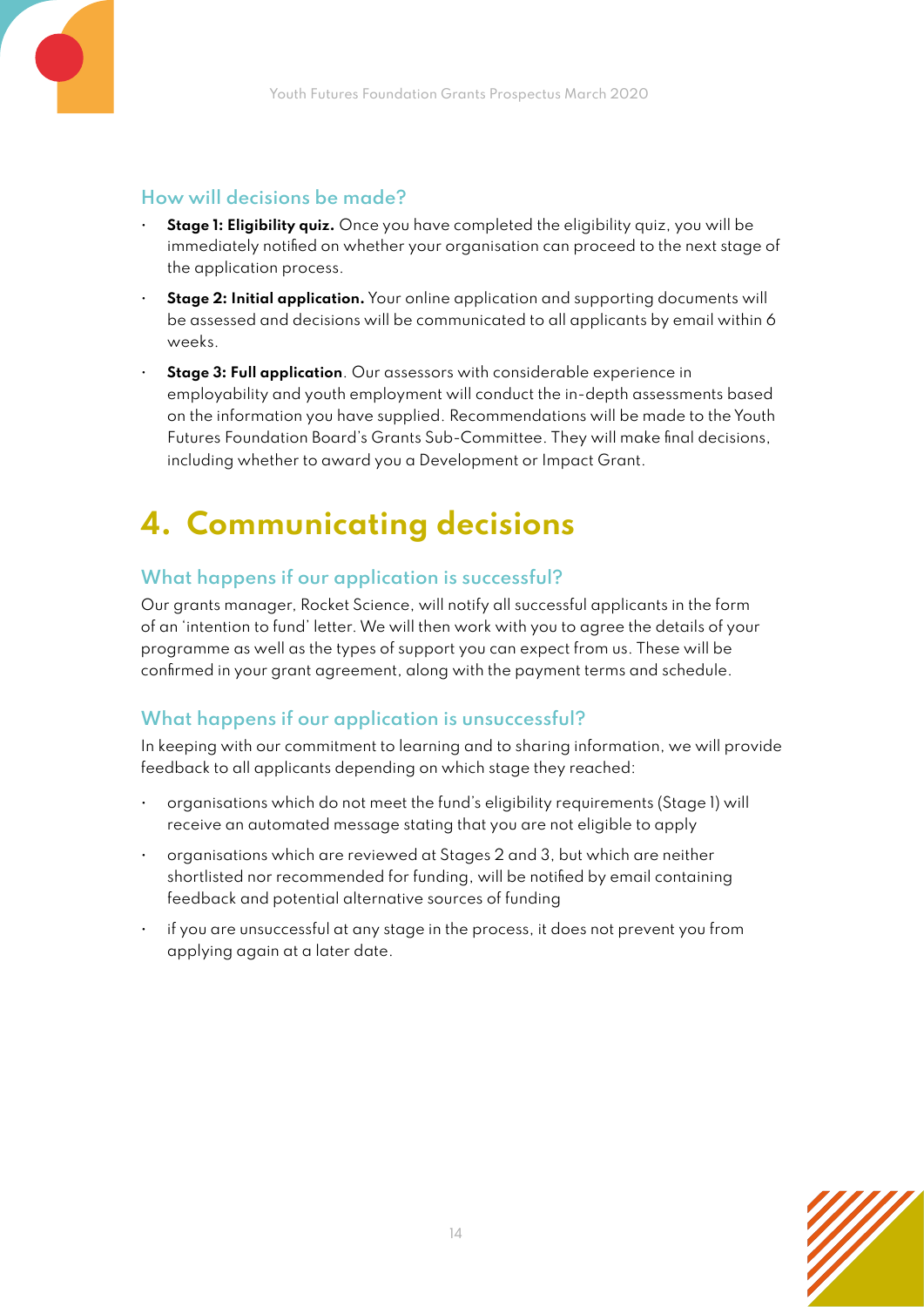

### **5. Grant management and commitment**

As part of the grant agreement you will be expected to:

- 1. Collaborate with several stakeholders, including our grants manager and independent evaluators.
- 2. Report on a regular basis against targets and pre-agreed milestones. This will include your actual spend supported with invoices, forecast spend and key performance indicators. Guidance and reporting templates will be shared during your grant set-up.
- 3. Maintain a regular, honest and open relationship with us.

# **6. Further information**

#### **Management of our grants**

To ensure that grant funding is used to generate as much evidence as possible from a wide range of programmes, we have appointed delivery partners to support us with the management and evaluation of the fund.

Youth Futures has appointed Rocket Science [www.rocketsciencelab.co.uk](http://www.rocketsciencelab.co.uk) to oversee the administration of grants and to support the assessment of applications and the monitoring of the grants awarded.

If you have any questions about the application process, please call us on 020 7553 4539 or by email at: [grants@youthfuturesfoundation.org](mailto:grants%40youthfuturesfoundation.org?subject=).

A rolling list of regularly updated Frequently Asked Questions and other relevant information can be found at [www.youthfuturesfoundation.org](http://www.youthfuturesfoundation.org).

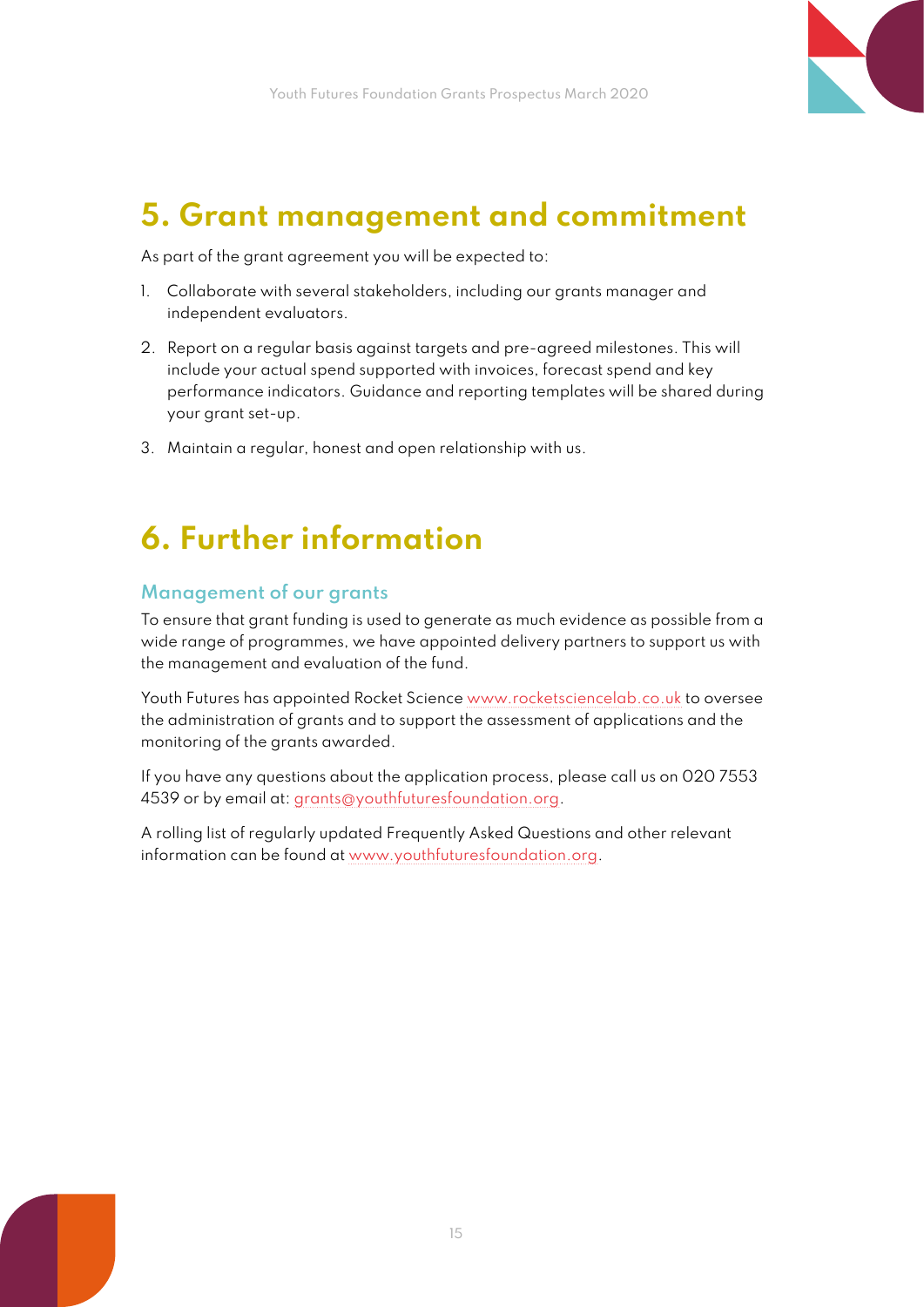# **7. Glossary**

| <b>Glossary Term</b>         | <b>Meaning</b>                                                                                                                                                                                                                                                                                                                                                                                                                                          |
|------------------------------|---------------------------------------------------------------------------------------------------------------------------------------------------------------------------------------------------------------------------------------------------------------------------------------------------------------------------------------------------------------------------------------------------------------------------------------------------------|
| <b>Business Plan</b>         | A written document that describes your business. It<br>covers objectives, strategies, sales, marketing and<br>financial forecasts. A business plan helps you to clarify<br>your business idea, spot potential problems, set out your<br>goals and measure your progress.                                                                                                                                                                                |
| Compliance                   | An organisation obeying all legal laws and regulations<br>regarding how they manage the business, staff, and<br>their treatment towards their consumers/beneficiaries.                                                                                                                                                                                                                                                                                  |
| <b>Dormant bank accounts</b> | An account that has had no activity for a long period of<br>time, other than posting interest. A statute of limitations<br>usually does not apply to dormant accounts, meaning<br>that funds can be claimed by the owner or beneficiary at<br>any time.                                                                                                                                                                                                 |
| <b>Efficacy</b>              | The ability to produce desired results; effectiveness.                                                                                                                                                                                                                                                                                                                                                                                                  |
| <b>Eligibility quiz</b>      | A self-assessment form to determine programme alignment.                                                                                                                                                                                                                                                                                                                                                                                                |
| <b>Employer's liability</b>  | The condition of or potential for your organisation being<br>held responsible.                                                                                                                                                                                                                                                                                                                                                                          |
| Full cost recovery           | Ensuring you recover all costs associated with<br>programme delivery. This will include administration,<br>light and heat, proportion of governance costs, etc.<br>Recognised guidance on calculating the Full Cost<br>Recovery amount that applies to your programme is<br>available from organisations such as the Association of<br>Chief Executives of Voluntary Organisations (ACEVO) at<br>www.acevo.org.uk                                       |
| <b>GDPR</b>                  | The General Data Protection Regulation (GDPR) is<br>Europe's new framework for data protection laws - it<br>replaces the previous 1995 data protection directive.<br>Previous UK law was based upon this directive.                                                                                                                                                                                                                                     |
|                              | The EU's GDPR website says the legislation is designed<br>to 'harmonise' data privacy laws across Europe as well<br>as give greater protection and rights to individuals.<br>The Information Commissioner's Office (ICO) is the UK's<br>independent authority set up to uphold information<br>rights in the public interest, promoting openness by<br>public bodies and data privacy for individuals. Further<br>detail can be found at: www.ico.org.uk |

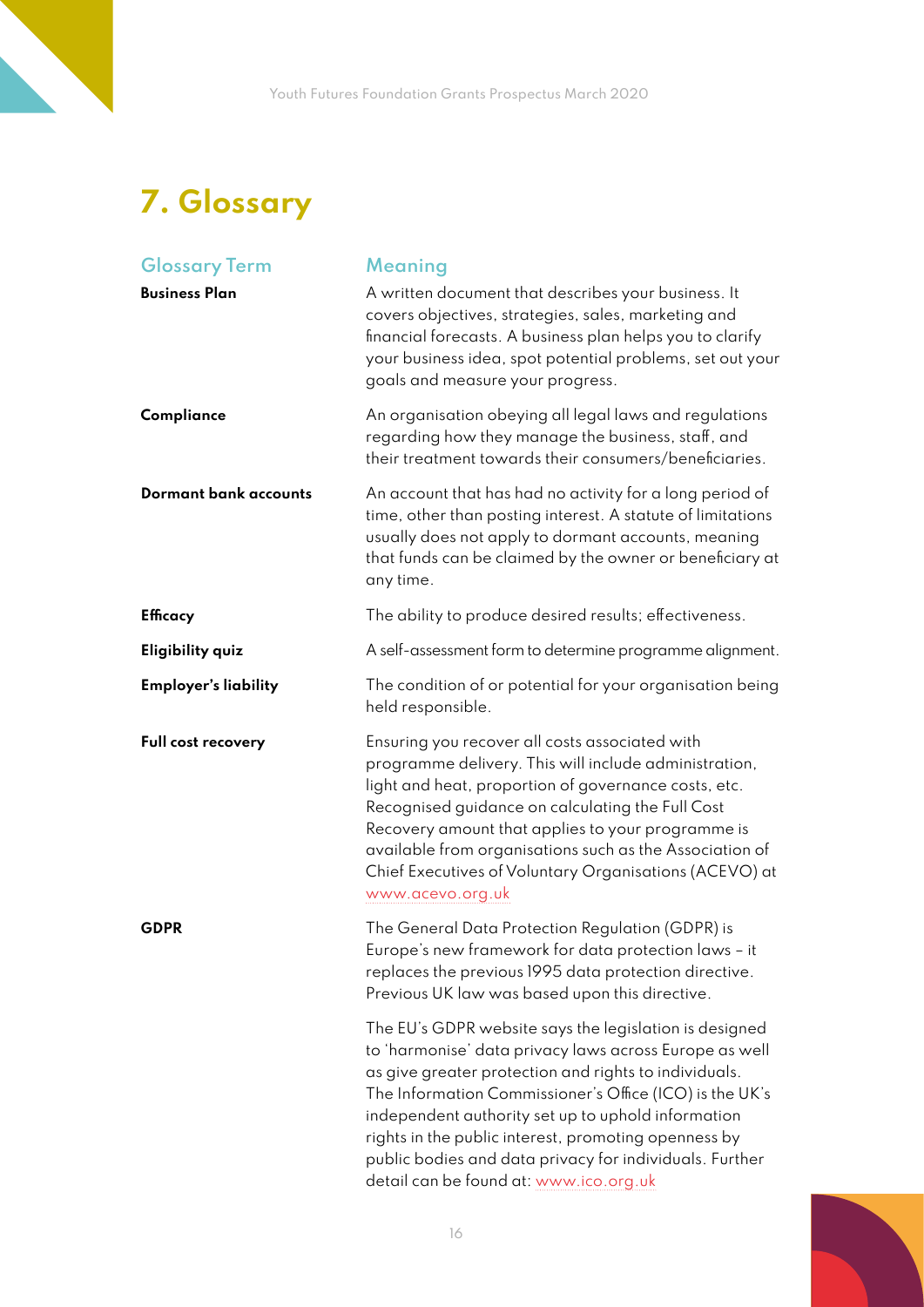| <b>Grant management</b>       | The process and methods an organisation harnesses<br>in order to oversee its grants. This includes supporting<br>an organisation to promote, support and monitor them<br>and, eventually, assess their learning and success.                                                                                                                                                                                                                                                                  |
|-------------------------------|-----------------------------------------------------------------------------------------------------------------------------------------------------------------------------------------------------------------------------------------------------------------------------------------------------------------------------------------------------------------------------------------------------------------------------------------------------------------------------------------------|
| Independent evaluation        | Determines the effectiveness of any programme which<br>claims to make a difference to measurable outcomes.<br>The evaluator independently conducts key aspects of<br>the evaluation, including the collection of any data used<br>in the impact analysis (e.g. outcome measures), an<br>assessment of the programme's delivery, and reporting<br>on study findings. This individual or organisation does<br>not have a current affiliation with the organisation<br>delivering the programme. |
| Interventions                 | A combination of programme elements or strategies<br>designed to produce behaviour change or improve<br>health among individuals or an entire population.                                                                                                                                                                                                                                                                                                                                     |
| Key performance indicators    | A type of performance measurement to evaluate the<br>success of an organisation or of an activity (such as<br>projects, programmes, products and other initiatives) in<br>which it engages.                                                                                                                                                                                                                                                                                                   |
| Logic model                   | A logic model explains how an intervention produces its<br>outcomes. It represents, in a simplified way, a hypothesis or<br>'theory of change' about how an intervention works. The<br>design of, and terms used in, logic models vary. However,<br>at Youth Futures we are looking to understand:                                                                                                                                                                                            |
|                               | 1. Programme objectives                                                                                                                                                                                                                                                                                                                                                                                                                                                                       |
|                               | 2. The inputs your programme needs                                                                                                                                                                                                                                                                                                                                                                                                                                                            |
|                               | 3. The activities you will undertake                                                                                                                                                                                                                                                                                                                                                                                                                                                          |
|                               | 4. What outputs you will deliver                                                                                                                                                                                                                                                                                                                                                                                                                                                              |
|                               | 5. What outcomes you aim to achieve                                                                                                                                                                                                                                                                                                                                                                                                                                                           |
| <b>Management accounts</b>    | A set of summarised accounting data (balance sheet,<br>cash flow, and income and expenditure) prepared and<br>presented (usually every month, fortnight, or week)<br>specifically for the management of an organisation.<br>This provides timely and key financial and statistical<br>information required to make day-to-day and short-<br>term decisions.                                                                                                                                   |
| <b>Management information</b> | Data (typically held on a computer) recording all<br>information needed to understand a programme's<br>activities, outputs and outcomes achieved. Management                                                                                                                                                                                                                                                                                                                                  |

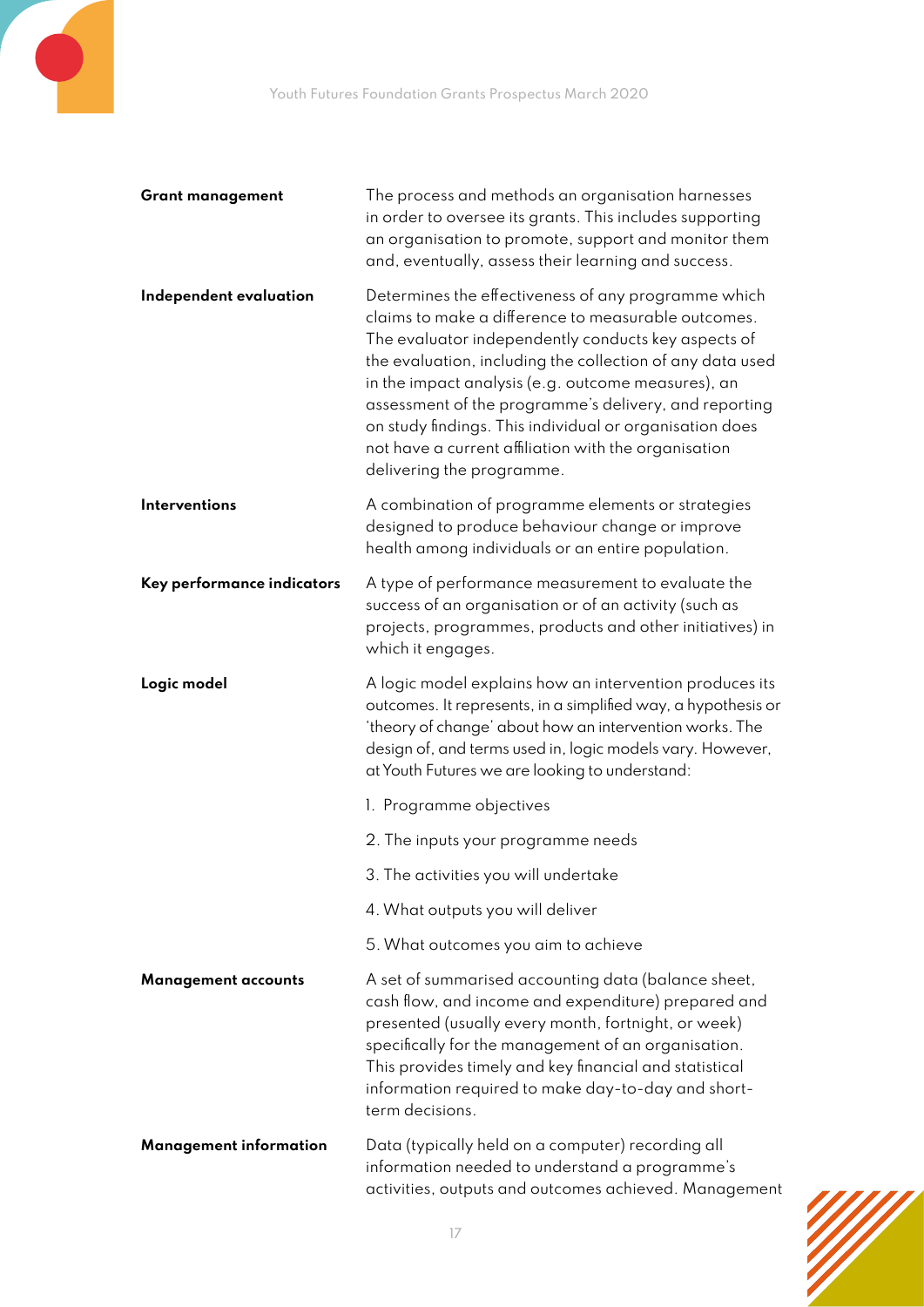

|                            | information allows stakeholders to conduct analysis<br>to identify trends, performance and impacts that the<br>programme has made.                                                                                                                                                                                                                                                                                                                                                                    |
|----------------------------|-------------------------------------------------------------------------------------------------------------------------------------------------------------------------------------------------------------------------------------------------------------------------------------------------------------------------------------------------------------------------------------------------------------------------------------------------------------------------------------------------------|
| Meaningful employment      | Employment which provides an employee with sufficient<br>hours and/or income to sustain a decent standard of<br>living for that individual or family, is stable (sustained for<br>at least 6 months, ideally 12 months), is commensurate<br>with an individual's skills and talents and has good terms<br>and conditions.                                                                                                                                                                             |
| NEET                       | An acronym that stands for 'Not in Education,<br>Employment, or Training'. It refers to a person who is<br>unemployed, not in school or vocational training.                                                                                                                                                                                                                                                                                                                                          |
| Pre-employment journey     | The journey and/or stages undertaken to find<br>employment. This can include: the pathway young<br>people take through childhood, education and life<br>experience, alongside acquiring the skills, personal<br>attributes and experience needed to find employment,<br>and addressing any barriers relating to personal or<br>family circumstances.                                                                                                                                                  |
| Professional indemnity     | An insurance that covers businesses giving advice or<br>providing a professional service to clients. It can cover<br>compensation claims if a business is sued by a client for<br>making a mistake that leads to financial loss.                                                                                                                                                                                                                                                                      |
| <b>Promising practice</b>  | Programmes and strategies that have some quantitative<br>or qualitative data showing positive outcomes over a<br>period of time, but which do not have enough research<br>or replication to support generalised outcomes. A<br>promising practice has an evaluation design in place to<br>move towards demonstration of effectiveness; however,<br>it does not yet have evaluation data available to<br>demonstrate positive outcomes. These practices have<br>support from communities or providers. |
| Relationship management    | The supervision and maintenance of relationships<br>between an organisation, partners and stakeholders.                                                                                                                                                                                                                                                                                                                                                                                               |
| <b>Retrospective costs</b> | Expenses that have already been incurred prior to any<br>support/grant award.                                                                                                                                                                                                                                                                                                                                                                                                                         |
| <b>Risk assessment</b>     | A systematic process of evaluating the potential<br>risks that may be involved in a projected activity or<br>undertaking.                                                                                                                                                                                                                                                                                                                                                                             |
| <b>Stakeholders</b>        | A person or organisation with an interest or concern in<br>something, especially a business.                                                                                                                                                                                                                                                                                                                                                                                                          |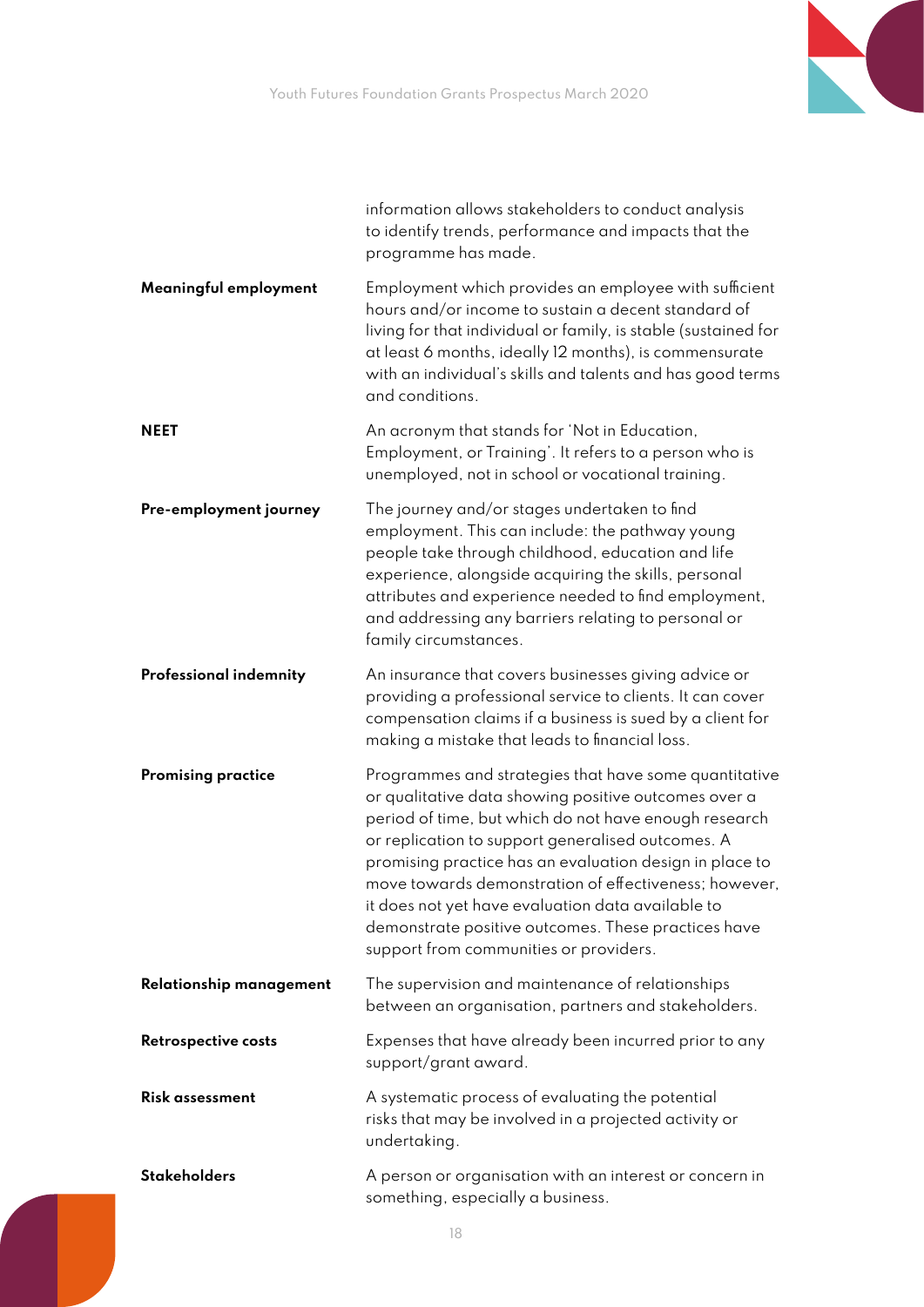| Strategic plan           | An organisation's process of defining its strategy,                                                           |
|--------------------------|---------------------------------------------------------------------------------------------------------------|
|                          | or direction, and making decisions on allocating its                                                          |
|                          | resources to pursue this strategy. Strategy has many                                                          |
|                          | definitions, but generally involves setting long-term                                                         |
|                          | specific goals, determining actions to achieve the goals,<br>and mobilising resources to execute the actions. |
| <b>Sustained support</b> | To maintain support over a period of time, typically to                                                       |
|                          | help participants gain meaningful employment (of 6 or                                                         |
|                          | 12 months' duration).                                                                                         |

Copyright Youth Futures Foundation 2020.